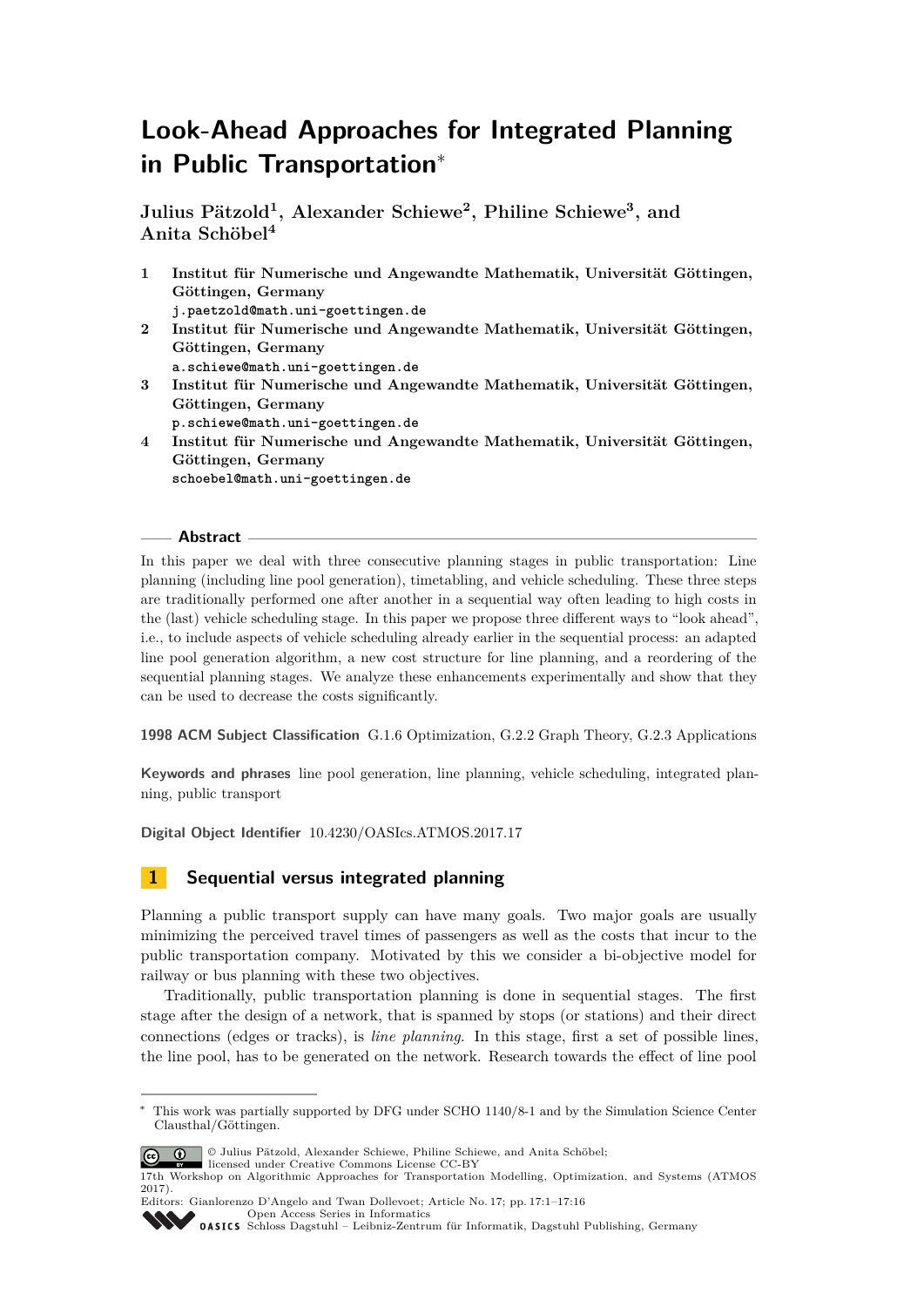#### **17:2 Look-Ahead Approaches for Integrated Planning in Public Transportation**

generation, and an algorithm to find suitable line pools is presented in [\[7\]](#page-12-0). In the line planning problem one then chooses a feasible subset of lines from the line pool, i.e., a set of lines such that all passengers can be transported. See [\[21\]](#page-13-0) for an overview. With a given line plan one can create an event-activity network which constitutes the input for the *timetabling stage*. Periodic timetabling consists of deciding when and how fast vehicles (trains or buses) should drive along the edges and how long they should wait at stops (or stations). The problem is modeled as a periodic event scheduling problem (PESP), see [\[23\]](#page-13-1). Other timetabling models can be found in [\[10\]](#page-12-1). After a timetable is chosen, vehicle schedules are planned, determining which vehicle should drive which route such that all lines are operated according to their timetables. A survey on *vehicle scheduling* is given in [\[4\]](#page-12-2). Finally, crew scheduling and rostering are planning stages to be performed after the vehicle schedules are found.

Obviously, proceeding sequentially does not need to lead to an optimal solution as there are dependencies between the different subproblems. It would hence be beneficial to solve the entire problem in an integrated system. Since this is computationally too complex, heuristic approaches have been proposed as in [\[22\]](#page-13-2).

**Our contribution.** We consider line planning, timetabling and vehicle scheduling in conjunction with each other. To this end we formally define what an *integrated* transport supply (LTS-plan), consisting of a line plan, a timetable, and a vehicle schedule, is and how it can be evaluated. We propose three enhancements of the traditional approach which consider the vehicle scheduling costs already in the line planning stage. Finally, we evaluate them experimentally and show that our proposed enhancements lead to LTS-plans with significantly smaller costs than the traditional sequential approach.

# **2 A bi-objective model for integrated planning in public transportation**

In this section we formally describe what a feasible transport supply (*LTS-plan*), consisting of a line plan  $(L)$ , a timetable  $(T)$ , and a vehicle schedule  $(S)$ , is and how its quality can be evaluated. Note that for the single stages, i.e., for a line plan, for a timetable, and for a vehicle schedule, this has been extensively discussed in the literature. However, it is in the literature usually assumed that an event-activity network is already known for timetabling and a set of trips is already given for vehicle scheduling. Since we plan from scratch, we also have to describe the intermediate steps, i.e., how to build the event-activity network and how to build the set of trips. In order to keep the timetabling step tractable, we restrict ourselves in this paper to periodic LTS-plans for which all lines are operated with the same frequency.

- As input for the bi-objective model we are given:
- $\blacksquare$  A public transport network PTN=  $(V, E)$  consisting of a set of stops V and direct connections *E* between them.
- For every node  $v \in V$ :
	- lower and upper bounds  $L_v^{wait} \leq U_v^{wait}$  for the time vehicles wait at stop *v*,
	- lower and upper bounds  $L_v^{trans} \leq U_v^{trans}$  for the time passengers need to transfer between two vehicles at the same stop *v*.
	- We furthermore need for every pair  $v, u \in V$  the time( $v, u$ ) a vehicle needs if it drives directly from stop *v* to stop *u*.
- For every edge  $e = (v_1, v_2) \in E$ :
	- a length (in kilometers) length*<sup>e</sup>* ,
	- lower and upper edge frequency bounds  $f_e^{\text{min}} \leq f_e^{\text{max}}$ ,
	- lower and upper bounds on the travel times along the edge, i.e.,  $L_e^{drive} \leq U_e^{drive}$ .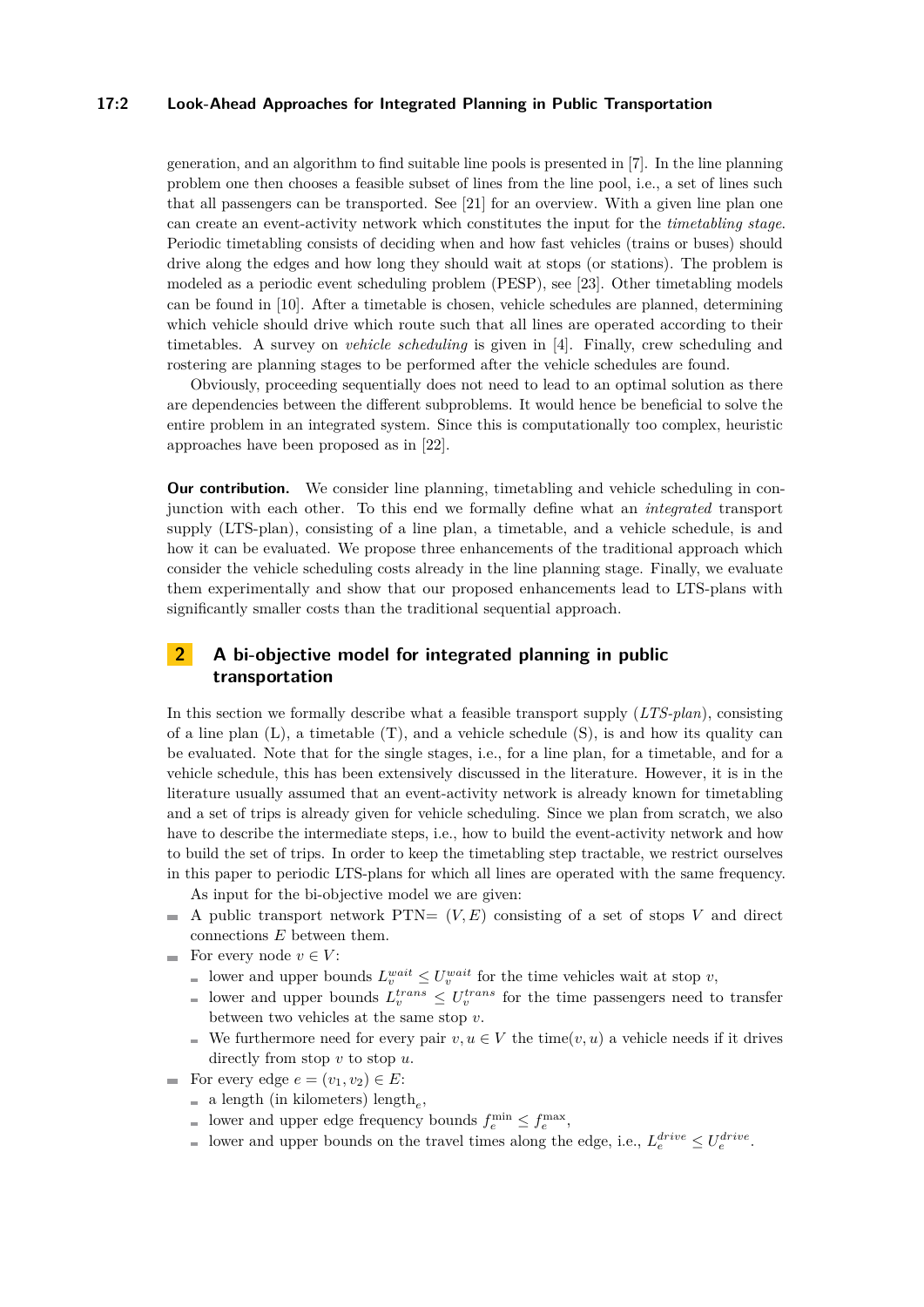An OD-matrix *W* with entries  $W_{uv}$  for each pair of stops  $u, v \in V$ . The OD-matrix is assumed to be consistent with the lower edge frequencies, i.e., there exist paths  $P_{uv}$  for every OD-pair  $(u, v)$  through the PTN such that for every edge  $e$  we have:

$$
\sum_{u,v \in V \colon e \in P_{uv}} W_{uv} \leq \text{Cap} \cdot f_e^{\min}
$$

for Cap being the capacity of the (identical) vehicles, i.e., each passenger can be transported,

- a period length *T*, and the number of periods p to be considered for planning m.
- a penalty pen for transfers,  $\rightarrow$
- a minimal turnaround time for vehicles  $L_{\text{min}}$ ,
- cost parameters
	- $c_1$  costs per minute for a vehicle driving with passengers,
	- $\epsilon$  *c*<sub>2</sub> costs per kilometer for a vehicle driving with passengers,
	- $\epsilon$  *c*<sub>3</sub> costs per vehicle for the whole planning horizon (p periods),
	- $c_4$  costs per minute for a vehicle driving empty (i.e., without passengers),
	- $c<sub>5</sub> \text{ costs per kilometer for a vehicle driving empty (i.e., without passengers).}$

We then look for an LTS-plan, which consists of a *line plan* (L), a periodic *timetable* (T) and a *vehicle schedule* (S) which are together feasible. These objects are defined as follows:

#### **Line plan L**

A *line* is a path through the PTN. A *line plan* is a set of lines L, which is feasible if

$$
f_e^{\min} \le |\{l \in \mathcal{L} : e \in l\}| \le f_e^{\max},\tag{1}
$$

i.e., if each edge of the PTN is covered by the required number of lines. We assume that lines are symmetric, i.e., they are operated in both directions. In our setting all lines are operated with a frequency of 1.

#### **Timetable T**

Given a set of lines, a timetable assigns a time to every departure and arrival of every line at its stops. These times are then repeated periodically. In order to model a timetable usually event-activity networks  $\mathcal{N} = (\mathcal{E}, \mathcal{A})$  are used (see, e.g., [\[11,](#page-12-3) [12,](#page-13-3) [14,](#page-13-4) [17,](#page-13-5) [18\]](#page-13-6)). The set of events  $\mathcal E$  consists of all departures and all arrivals of all lines at all stops, and the set  $\mathcal A$  connects these events by driving, waiting and transfer activities. For each activity, the number of passengers using this activity is usually given as input for timetabling. (It is subject of ongoing research how this can be relaxed, see [\[3,](#page-12-4) [6,](#page-12-5) [19,](#page-13-7) [20\]](#page-13-8)). The lower and upper bounds *L<sup>a</sup>* and *U<sup>a</sup>* are set as

 $L_e^{drive}$  and  $U_e^{drive}$  if *a* is a driving activity on edge  $e \in E$ ,

 $L_v^{wait}$  and  $U_v^{wait}$  if *a* is a waiting activity in stop  $v \in V$ , and as

 $L_v^{trans}$  and  $U_v^{trans}$  if *a* is a transfer activity in stop  $v \in V$ .

A timetable  $\pi$  is an assignment of times  $\pi_j \in \mathbb{Z}$  to every event  $j \in \mathcal{E}$ . It is feasible if it respects the lower and upper bounds for all its activities, i.e., if

$$
(\pi_j - \pi_i - L_a) \mod T \in [0, U_a - L_a] \text{ for all } a = (i, j) \in \mathcal{A}.
$$
 (2)

The objective function in timetabling minimizes the total slack times. If all passengers use the paths they have been assigned to in the event-activity network this is equivalent to minimizing the sum of passengers' travel times.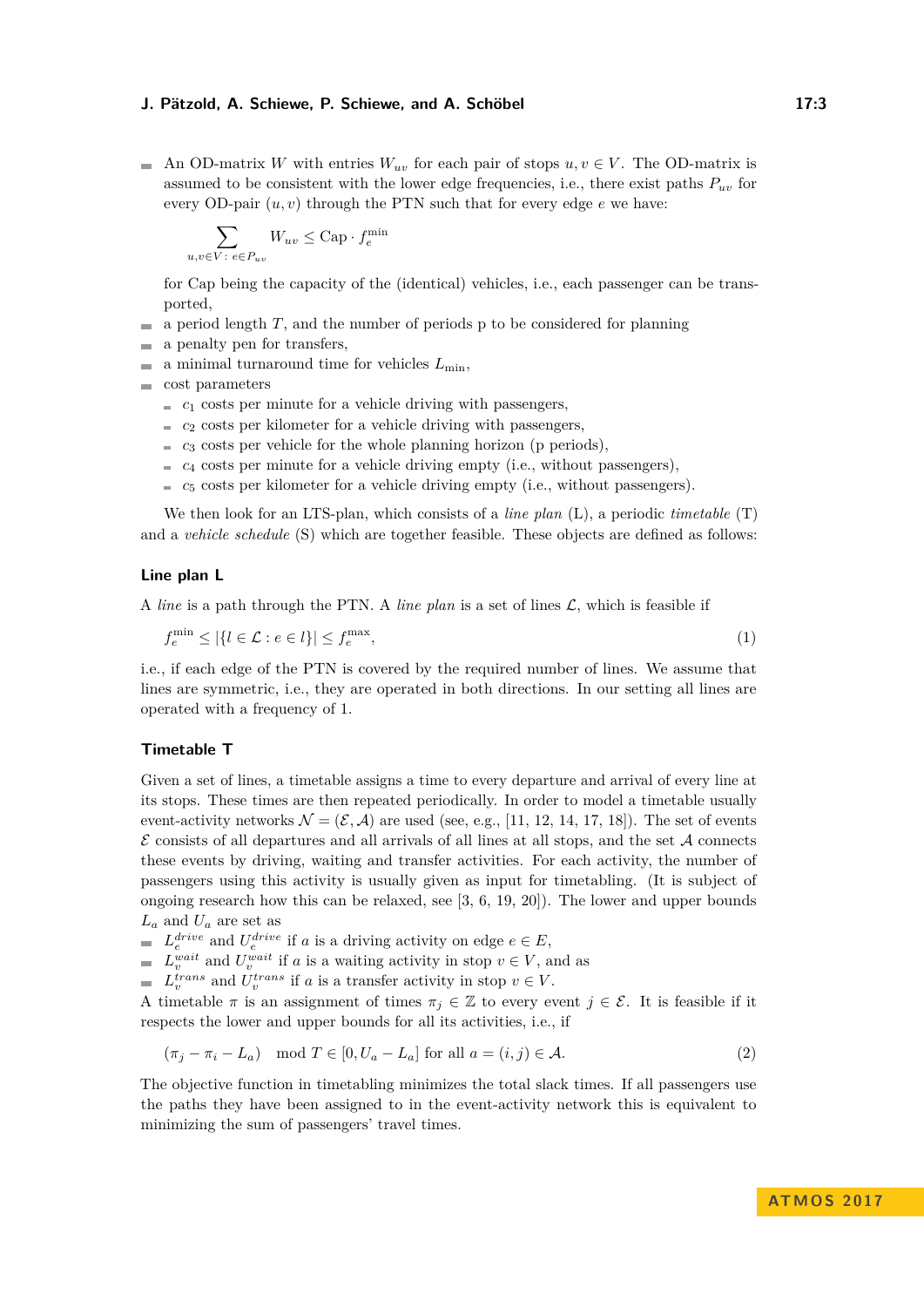#### **17:4 Look-Ahead Approaches for Integrated Planning in Public Transportation**

#### **Vehicle schedule S**

Given a set of lines and a timetable, a *vehicle schedule* determines the number of vehicles and the exact routes of the vehicles for operating the timetable. To this end, we use the line plan and the timetable to construct a set of *trips*  $\mathcal T$  where each trip

$$
t = (l_t, v_t^{start}, v_t^{end}, \tilde{\pi}_t^{start}, \tilde{\pi}_t^{end}) \in \mathcal{T}
$$

is specified by a line  $l_t$  together with its first and last stop  $v_t^{start}$  and  $v_t^{end}$  and its corresponding *start time*  $\tilde{\pi}_t^{start}$  and *end time*  $\tilde{\pi}_t^{end}$ . These times can be taken from the periodic timetable, but we have to consider the real time (e.g. in minutes after midnight) by adding the correct multiple of the period length. The end time  $\tilde{\pi}^{end}_{t}$  of a line at its final stop is the arrival time at this stop plus some minutes allowing passengers to deboard. Analogously, the start time  $\tilde{\pi}^{start}_{t}$  of a line at a stop is the time when it arrives at this stop, i.e., a bit earlier than its departure time there. For every line *l* we receive two trips starting per period, namely one forward and one backward trip. A route of a vehicle is given by its sequence of trips  $r = (t_1, \ldots, t_k)$  such that

$$
(\tilde{\pi}_{t_{i+1}}^{start} - \tilde{\pi}_{t_i}^{end}) \ge \text{time}(v_{t_i}^{end}, v_{t_{i+1}}^{start})
$$
 for all  $i = 1, ..., k - 1$ .

A set of vehicle routes  $\mathcal R$  is feasible if all its routes are feasible and if each trip is contained in exactly one route.

# **Evaluating an LTS-plan**

An LTS-plan is specified by a line plan, a corresponding timetable and a corresponding vehicle schedule, i.e., it is specified by the tuple  $(\mathcal{L}, \pi, \mathcal{R})$ . Given a feasible LTS-plan we use the two most common evaluation criteria: the sum of passengers' travel times (including a penalty for every transfer) and the costs. These objectives are formally defined below:

**Costs.** The costs of an LTS-plan depend mainly on the costs of the corresponding vehicle schedule and thus on the distance which is driven, the total duration of driving and the number of required vehicles. For the distance and the duration of the trips we distinguish if the vehicle drives on a trip which can be used by passengers (here called *full ride*) or if the vehicle drives empty between two consecutive trips  $t_i, t_{i+1}$  in the same vehicle route (here called an *empty ride*) as the costs can be different for full and empty rides.

As the vehicle schedule in general is aperiodic, we consider the costs for a whole planning horizon (e.g. a day) instead of a planning period by rolling out the periodic line plan and timetable for a fixed time span which is given by the number of periods p it covers. Note that we have to take special care at the beginning and the end of the roll-out period, regarding lines traversing the period boundaries. For simplicity reasons we do not go into detail here how this is handled explicitly.

Before defining the costs, we introduce the duration and the length of a line and an empty ride. Let a line be defined as a sequence of nodes and edges.

The duration of a line can be determined after the timetable is known. We get

$$
\begin{aligned}\n\text{dur}_l &= \sum_{\substack{a=(i,j)\in\mathcal{A}_{drive}:\\a \text{ belongs to } e\in l}} \left( L_e^{drive} + \left( \pi_j - \pi_i - L_e^{drive} \mod T \right) \right) \\
&\quad + \sum_{\substack{a=(i,j)\in\mathcal{A}_{wait}:\\a \text{ belongs to } v\in l}} \left( L_v^{wait} + \left( \pi_j - \pi_i - L_v^{wait} \mod T \right) \right),\n\end{aligned}
$$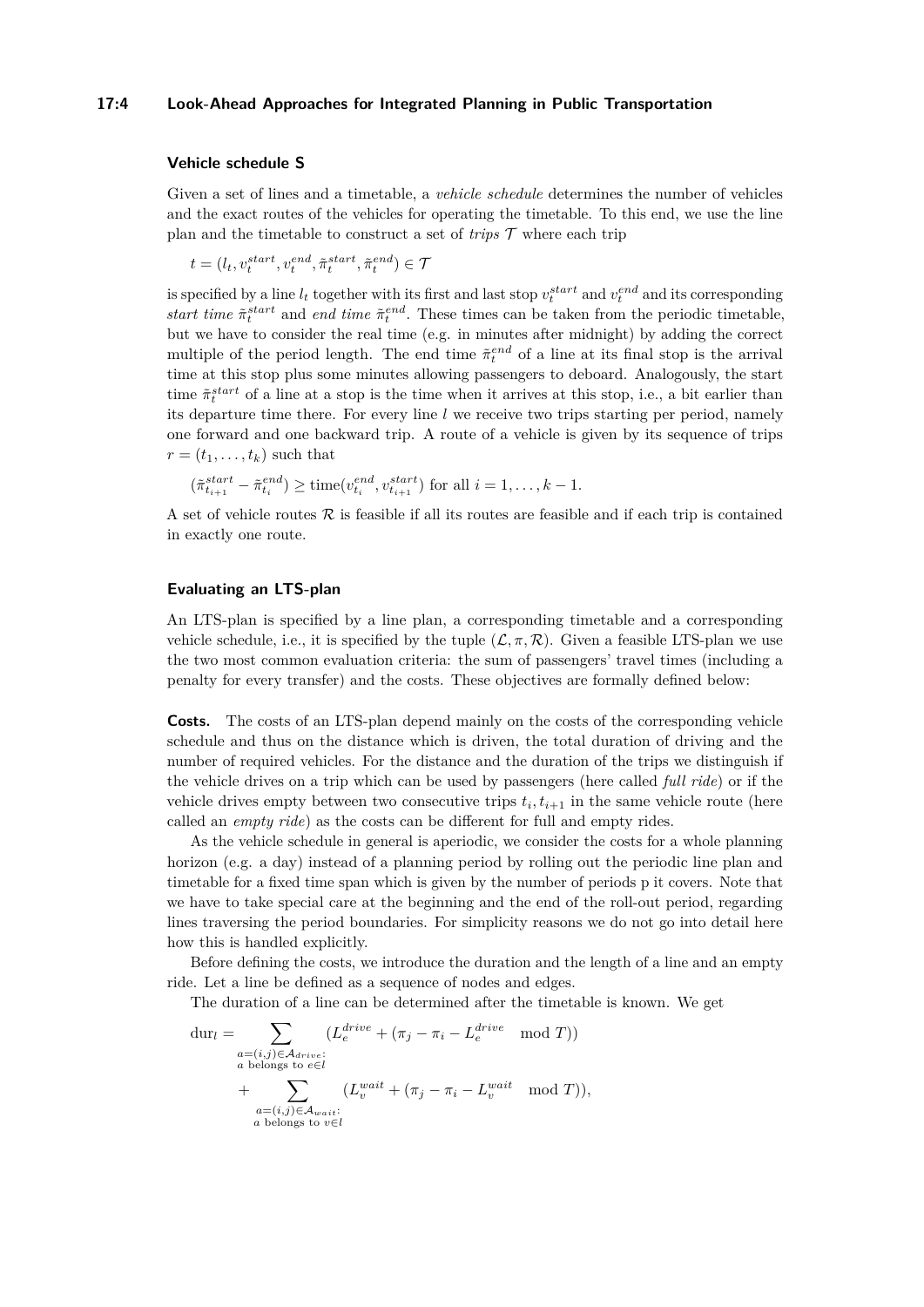i.e., all driving times along edges and waiting times at stops are added. When a heuristic approach to timetabling is used where the duration of all driving and waiting activities is set to their respective lower bounds, as done here, the duration of a line simplifies to

<span id="page-4-1"></span>
$$
\text{dur}_l = \sum_{e \in l} L_e^{drive} + \sum_{v \in l} L_v^{wait}.\tag{3}
$$

The length of a line is computed as sum over all edge lengths

$$
\text{length}_l = \sum_{e \in l} \text{length}_e
$$

and is independent from the timetable. The duration of an empty ride between two trips  $t_1=(l_{t_1}, v_{t_1}^{start}, v_{t_1}^{end}, \tilde{\pi}_{t_1}^{start}, \tilde{\pi}_{t_1}^{end})$  and  $t_2=(l_{t_2}, v_{t_2}^{start}, v_{t_2}^{end}, \tilde{\pi}_{t_2}^{start}, \tilde{\pi}_{t_2}^{end})$  can be computed as

$$
\mathrm{dur}_{t_1,t_2} = \tilde{\pi}^{start}_{t_2} - \tilde{\pi}^{end}_{t_1},
$$

i.e., the time between the end of  $t_1$  and the start of  $t_2$ .

The length of the empty ride is defined as

$$
\mathrm{length}_{t_1,t_2} = SP(v_{t_1}^{end},v_{t_2}^{start}),
$$

i.e., we assume that a vehicle takes the shortest path from the last station  $v_{t_1}^{end}$  of trip  $t_1$  to the first station  $v_{t_2}^{start}$  of trip  $t_2$ .

Now we can define the following cost components. Note that we have to count the full duration and length of each line twice as two trips belong to every line (one in forward and one in backward direction).

 $\blacksquare$  *full duration*, i.e., time it takes to cover all trips (full rides):

$$
\mathrm{dur}_{\text{full}} = \sum_{l \in \mathcal{L}} 2 \cdot \mathrm{dur}_{l} \cdot p,
$$

*full distance*, i.e., distance driven along lines:

$$
\text{length}_{\text{full}} = \sum_{l \in \mathcal{L}} 2 \cdot \text{length}_{l} \cdot p,
$$

- *number of vehicles*:  $veh = |\mathcal{R}|$ ,  $\blacksquare$
- *empty duration*, i.e., time of empty rides between trips:  $\overline{a}$

$$
dur_{empty} = \sum_{r=(t_1,\ldots,t_{k_r}) \in \mathcal{R}} \sum_{i=1}^{k_r-1} dur_{t_i,t_{i+1}},
$$

 $\equiv$  empty distance, i.e., distance of empty rides between trips:

<span id="page-4-0"></span>
$$
\label{eq:length} \text{length}_{\text{empty}} = \sum_{r = (t_1, \ldots, t_{k_r}) \in \mathcal{R}} \sum_{i=1}^{k_r-1} \text{length}_{t_i, t_{i+1}} \, .
$$

In total we get

$$
g^{\text{cost}}(\mathcal{L}, \pi, \mathcal{R}) := c_1 \cdot \text{dur}_{\text{full}} + c_2 \cdot \text{length}_{\text{full}} + c_3 \cdot \text{veh} + c_4 \cdot \text{dur}_{\text{empty}} + c_5 \cdot \text{length}_{\text{empty}}. (4)
$$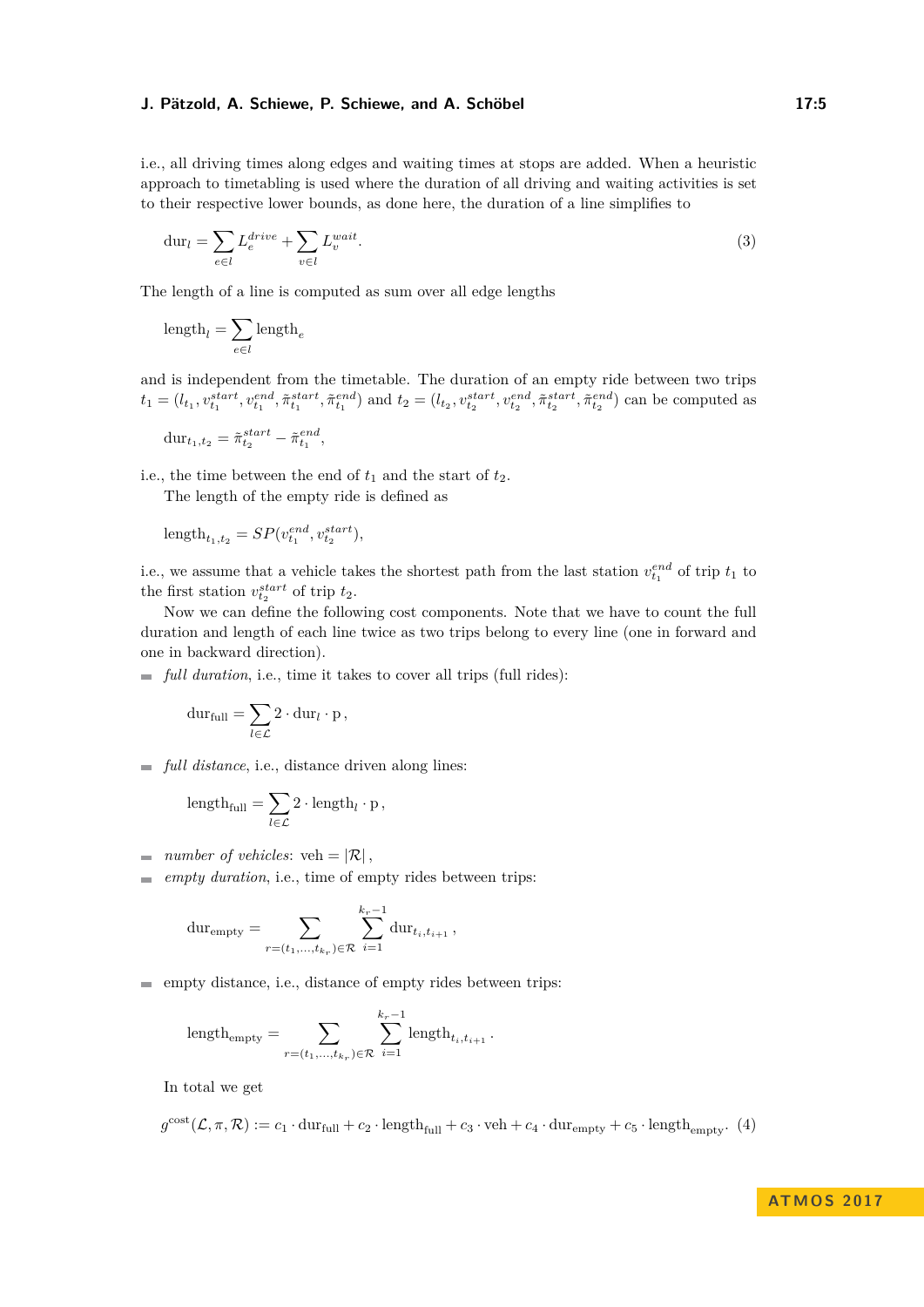#### **17:6 Look-Ahead Approaches for Integrated Planning in Public Transportation**

**Travel times.** For determining the travel time we follow the traditional approach of fixing the passengers' routes when constructing the event-activity network, assuming that the passengers use these assigned paths. In the event-activity network, passengers are routed on a shortest path according to the lower bounds on the activities and assigned as weights *c<sup>a</sup>* to the activities  $a \in \mathcal{A}$ . Additionally to the travel time, we consider a penalty pen for every transfer. The total *perceived* travel time on these fixed paths can then be determined as

<span id="page-5-0"></span>
$$
g^{\text{time}}(\mathcal{L}, \pi, \mathcal{R}) = \sum_{a=(i,j)\in\mathcal{A}} c_a \cdot (L_a + (\pi_j - \pi_i - L_a \mod T)) + \sum_{a\in\mathcal{A}_{trans}} c_a \cdot \text{pen.}
$$
 (5)

Note that the travel time does not depend on the vehicle schedule.

The two objective functions we have sketched here are common in the literature when broken down to one single planning stage:

Nearly all papers dealing with vehicle scheduling minimize a combination of empty kilometers and number of vehicles needed, i.e.,  $veh + a \cdot \text{length}_{\text{empty}}$ . This is equivalent to  $g^{\text{cost}}$  if the duration of full and empty rides are weighted equally and *a* is chosen as  $a = \frac{c_5}{c_3}$ since the duration and the length of the lines are all known due to the timetable being fixed.

In timetabling, the goal is usually to minimize the sum of (perceived) travel times for the passengers. Since it is computationally very difficult, most papers make the simplifying assumption that the number of travelers on every activity in the event-activity network is known and fixed, as it is done here.

**Pareto optimal LTS-plans.** We call a feasible LTS-plan  $(\mathcal{L}, \pi, \mathcal{R})$  *Pareto optimal* if there does not exist another LTS-plan  $(\mathcal{L}', \pi', \mathcal{R}')$  which satisfies

$$
g^{\text{cost}}(\mathcal{L}', \pi', \mathcal{R}') \leq g^{\text{cost}}(\mathcal{L}, \pi, \mathcal{R}), \ \ g^{\text{time}}(\mathcal{L}', \pi', \mathcal{R}') \leq g^{\text{time}}(\mathcal{L}, \pi, \mathcal{R})
$$

with one of the two inequalities being strict.

## **3 Traditional sequential approach**

The traditional approach is a combination of algorithms which have been described in the literature. It goes through line planning, timetabling, and vehicle scheduling sequentially and finds (close to) optimal solutions in each of the steps.

**Step L:** Line planning. There exists a variety of algorithms for line planning, see [\[21\]](#page-13-0). Some of them assume a line pool to be given, others determine the lines during their execution ([\[2\]](#page-12-6)). If a line pool is required, a line pool generation procedure can be used (see [\[7\]](#page-12-0) and references therein).

*In our experiments:* We use the cost model for a fixed line pool which is either given (dataset Bahn) or generated by [\[7\]](#page-12-0) (dataset Grid).

**Step T:** Timetabling. Solving the integer programming formulations is too time-consuming for most instances, hence often heuristics ([\[9,](#page-12-7) [15,](#page-13-9) [16\]](#page-13-10)) are used.

*In our experiments:* We use the fast MATCH heuristic [\[16\]](#page-13-10).

**Step S:** Vehicle scheduling. There exists a variety of algorithms, see [\[4\]](#page-12-2).

*In our experiments:* We use the flow-based model of [\[4\]](#page-12-2).

We remark that even if all three steps are solved optimally, the resulting LTS-plan need not be Pareto optimal. This is due to the sequential approach: the line plan is the basis for the timetable and the vehicle schedule, but optimal lines cannot be determined without knowing the optimal timetable and the optimal vehicle schedule.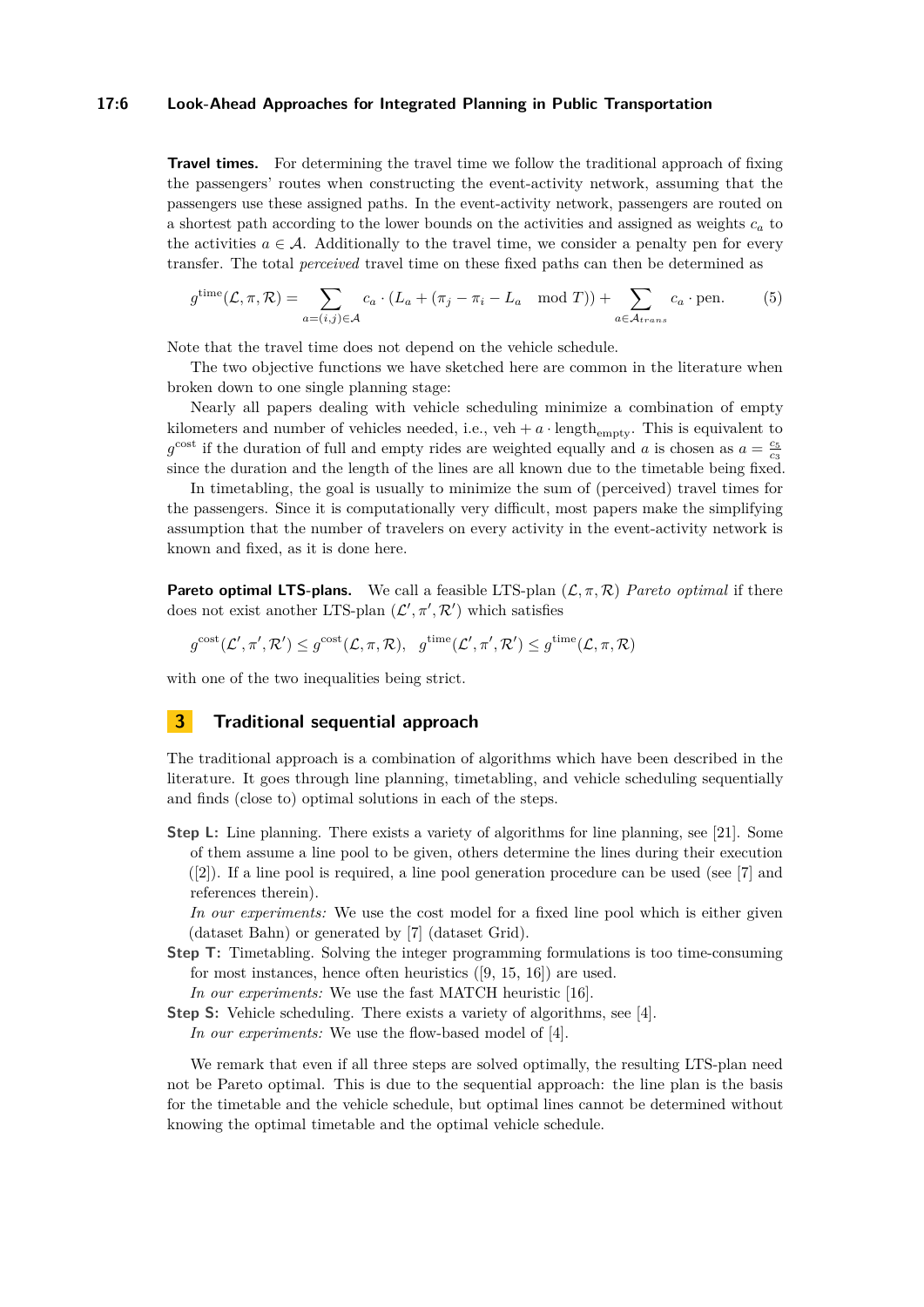# **4 Look-ahead enhancements**

As already mentioned, the vehicle schedules have a large impact on the costs of an LTS-plan. Since the vehicle schedules are determined only in the last of the three considered planning stages, the costs of an LTS-plan determined by the sequential approach are usually not minimal. We propose three enhancements in order to receive LTS-plans with better costs than in the sequential approach. We nevertheless also evaluate the perceived travel times for the passengers.

### <span id="page-6-1"></span>**4.1 Using new costs in the line planning step**

When evaluating the costs of an LTS-plan, [\(4\)](#page-4-0) shows that the costs are determined to a large amount by the number of vehicles needed. Even if as few lines as possible are established it is not clear how many vehicles are needed in the end and how many empty kilometers are necessary.

In the traditional approach the costs of a line are usually assumed to be proportional to its length with some fixed costs to be added, i.e.,

$$
\overline{\text{cost}}_l = \text{cost}_{\text{fix}} + c \cdot \text{length}_l \tag{6}
$$

where  $\text{cost}_{\text{fix}} \in \mathbb{R}_+$  and  $c \in \mathbb{R}_+$  is a scaling factor.

Here, we now try to compute the costs of a line as closely as possible to the costs it may have later in the evaluation of the LTS-plan. The idea is to approximate the costs per line by distributing the costs specified in [\(4\)](#page-4-0) to the lines and computing the costs per period, i.e., we want to get

$$
g^{\text{cost}} \approx \sum_{l \in \mathcal{L}} \text{cost}_{l} \cdot \text{p}.
$$

For full duration and distance this can be done straightforwardly, as we only need to know the number of planning periods which are considered in total as the length and duration of a line does not change between periods. Under our assumptions, we know the duration of a line beforehand by [\(3\)](#page-4-1). The number of vehicles needed, the empty distance and the empty duration are in general more difficult to approximate as they can differ between the planning periods due to an aperiodic vehicle schedule. As upper bound we use a very simple vehicle schedule where all vehicles periodically cover only one line and its backwards direction. This gives us that the empty distance is always zero and can be neglected. The empty duration of a line can be computed as

empty duration after driving on line 
$$
l = \frac{T}{2} - (\text{dur}_l \mod \frac{T}{2}),
$$

and for a given minimal turnaround time  $L_{\text{min}}$  of a vehicle, the number of vehicles needed to serve a line and its backwards direction can be approximated by

#vehicles needed for line *l* and backwards direction =  $[2 \cdot (\text{dur}_l + L_{\min})/T]$ .

<span id="page-6-0"></span>Summarizing, we can approximate the line costs as:

$$
\mathrm{cost}_{l}=2\cdot c_{1}\cdot\mathrm{dur}_{l}+2\cdot c_{2}\cdot\mathrm{length}_{l}+\frac{c_{3}}{\mathrm{p}}\cdot\left\lceil 2\cdot\frac{\mathrm{dur}_{l}+L_{\mathrm{min}}}{T}\right\rceil+2\cdot c_{4}\cdot\left(\frac{T}{2}-\mathrm{dur}_{l}\mod{\frac{T}{2}}\right).\ \ (7)
$$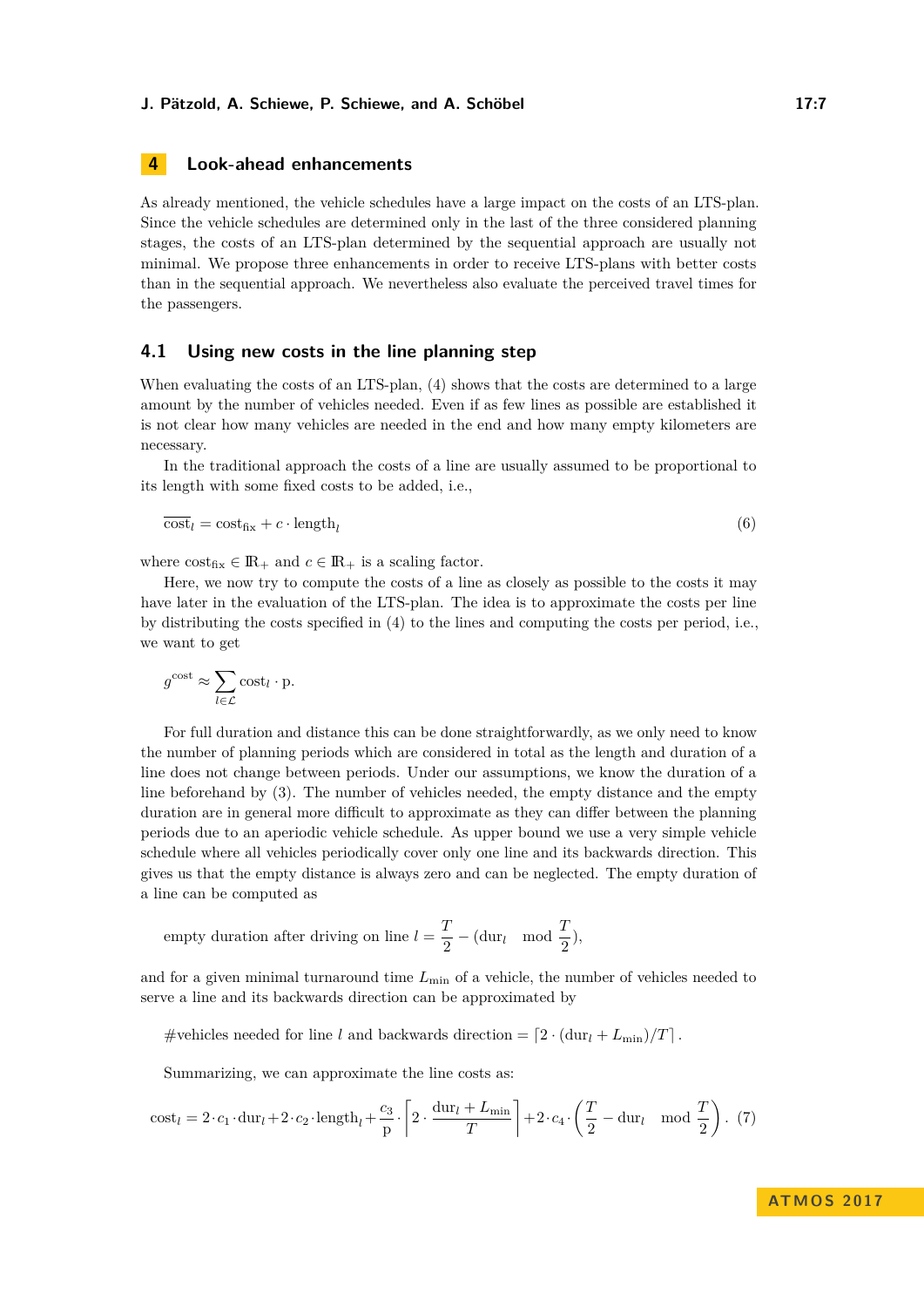#### **17:8 Look-Ahead Approaches for Integrated Planning in Public Transportation**

### <span id="page-7-1"></span>**4.2 Line pool generation with look-ahead**

The next idea is to take account of good vehicle schedules already in the very first step: we construct the lines in the line pool in a way such that no empty kilometers are needed and that the resulting lines are likely to be operated with a small number of vehicles.

To create a line pool which already considers the vehicle routing aspect, we modified the line pool generation algorithm described in [\[7\]](#page-12-0). For a given minimal turnaround time *L*min of a vehicle and a maximal allowed buffer time  $\alpha$  we ensure that the duration dur<sub>l</sub> as defined in [\(3\)](#page-4-1) of a line *l* satisfies

<span id="page-7-0"></span>
$$
\frac{T}{2} - L_{\min} - \alpha \le \text{dur}_l \quad \text{mod } \frac{T}{2} \le \frac{T}{2} - L_{\min}.\tag{8}
$$

Here, the duration of a line is computed according to the minimal driving time on edges and the minimal waiting time in stops. Equation [\(8\)](#page-7-0) ensures that at the end of a trip, i.e., the driving of a line, the vehicle has enough time to start the trip belonging to the backwards direction of the same line and has to wait no more than  $\alpha$  minutes to do so. Thus, we get that the round-trip of forward and backward direction together differs from an integer multiple of the period length by at most  $2 \cdot \alpha$ .

# <span id="page-7-2"></span>**4.3 Vehicle scheduling first**

In our last suggestion we propose to switch Step T and Step S in the sequential approach. i.e., to find (preliminary) vehicle schedules directly after the line planning phase. This is particularly interesting if the line plan contains lines which can be operated efficiently by one vehicle, i.e., lines with small  $\alpha$ , since it ensures that the timetable will not destroy this property. This is done as follows:

**Step L:** This step is done as in the traditional approach.

- **S-first:** For every line *l* we introduce *turnaround* activities in the periodic event-activity network between the last arrival event of the line in forward direction and the first departure event of the line in backward direction, and vice versa. The lower bound for these activities is set to  $L_{\text{min}}$  and the upper bound to  $L_{\text{min}} + 2 \cdot \alpha$ . These activities ensure that the timetable to be constructed in the next step allows the vehicle schedule we want, namely that only one vehicle operates the line.
- **Step T:** We then proceed with timetabling as in the traditional approach but respecting the turnaround activities such that the resulting timetable does not destroy the desired vehicle schedule.
- **Step S:** After timetabling we perform an additional vehicle scheduling step as in the classic approach: We delete the turnaround activities and proceed with vehicle scheduling as usual. Nevertheless, it is likely, that many of the vehicle routes already determined in S-first will be found again.

Note that S-first can be performed very efficiently in the number of lines in the line concept. We furthermore remark that for a line plan in which all lines have a buffer time  $\alpha = 0$ , the Step S can be omitted since having line-pure vehicle schedules is an optimal solution in such a case. Even if not all lines have zero buffer times, fixing a timetable in Step T with respecting the turnaround activities often already determines the optimal vehicle schedule. This means that vehicle scheduling in Step S is often redundant, which was not only observable in most cases of our experiments, but is also illustrated more precisely in Example [1](#page-13-11) of the appendix.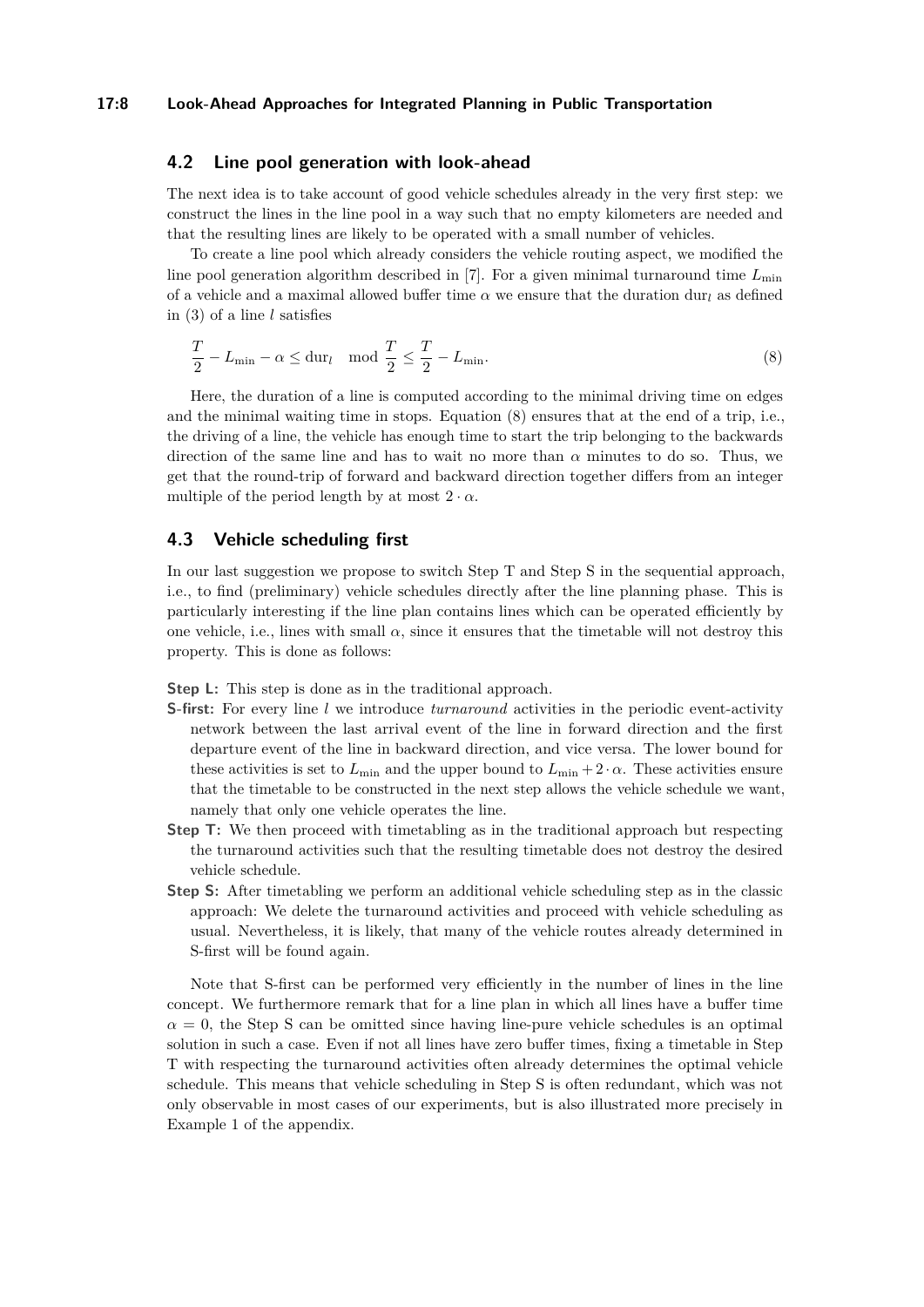# **5 Experiments**

We compared the traditional approach for finding an LTS-plan against the enhancements proposed using LinTim, a software framework for public transport optimization [\[1,](#page-12-8) [8\]](#page-12-9). We use the following parameters to describe the different combinations of our enhancements.

- **1.** Using the new costs [\(7\)](#page-6-0) in line planning (Step L) as proposed in Section [4.1](#page-6-1) is denoted by new cost, whereas traditional costs are denoted as normal cost.
- **2.** The second option, described in Section [4.2](#page-7-1) is to construct a new pool (new pool), whereas normal pool uses some given (standard) pool for line planning (Step L). Combining both pools has been done in a third option (combined pool).
- **3.** The decision of computing the timetable or the vehicle schedules first (so using Step S-first from Section [4.3\)](#page-7-2), is denoted by TT first and VS first respectively.

As test instances we used two significantly different datasets.

- **Dataset Grid:** A grid graph of 5 by 5 nodes and 40 edges, which is a model for a bus network constructed in [\[5\]](#page-12-10). In this example, we have  $T = 20$  and we used  $p = 24$  periods. The normal pool for this instance has been calculated with the tree based heuristic from [\[7\]](#page-12-0).
- **Dataset Bahn:** This is a close-to-real world instance which consists of 250 stations and 326 edges describing the German ICE network. The period length is  $T = 60$ , we computed for  $p = 32$  periods in order to achieve a reasonable time horizon for vehicle scheduling. Note that *p* is even larger in practical railway applications. As normal pool we used a pool of Deutsche Bahn. For the computations we used a standard notebook with i3-2350M processor and 4 GB of RAM. The computation time for one data point of the Grid dataset did not exceed 3 min, while computing a solution for the Bahn dataset took up to 30 minutes.

# **5.1 Dataset Grid**

Figure [1](#page-9-0) shows 12 solutions, one for every combination of our parameters. These are graphed according to travel times (x-axis) and their costs (y-axis). We computed the costs and the travel times of the LTS-plans as described in [\(4\)](#page-4-0) and in [\(5\)](#page-5-0). We observe the following:

- The solution of the traditional approach (circle with grey marker, left side filled) is  $\rightarrow$ dominated by the solution obtained when replacing normal pool by combined pool.
- Using new cost (black markers) instead of normal cost (grey markers) always decreases m. the costs.
- $\blacksquare$  Using combined pool always has better costs than using new pool or normal pool. The travel times sometimes decrease and sometimes increase.
- The option TT first yields better travel times compared to VS first while VS first always has lower costs than TT first.
- There are five non-dominated solutions, four of them computed by using new cost.  $\mathbf{r}$ Whenever new pool or combined pool was used together with new cost the resulting solution was non-dominated.

The new pool to be generated depends on the parameter  $\alpha$ . In Figure [1,](#page-9-0)  $\alpha = 3$  was used. We also tested the parameters  $\alpha = 2, 3, \ldots, 10$  for all combinations. The result is depicted in Figure [2.](#page-9-1) Note that  $\alpha \geq 10$  implies no restrictions on the line lengths.

The basic findings described for  $\alpha = 3$  remain valid also for other line pools generated: Solutions generated with new cost have lower costs while solutions generated with normal cost have smaller travel times. The leftmost solutions correspond to TT first and bottommost solutions correspond to VS first. In fact, for every single LTS-plan that has been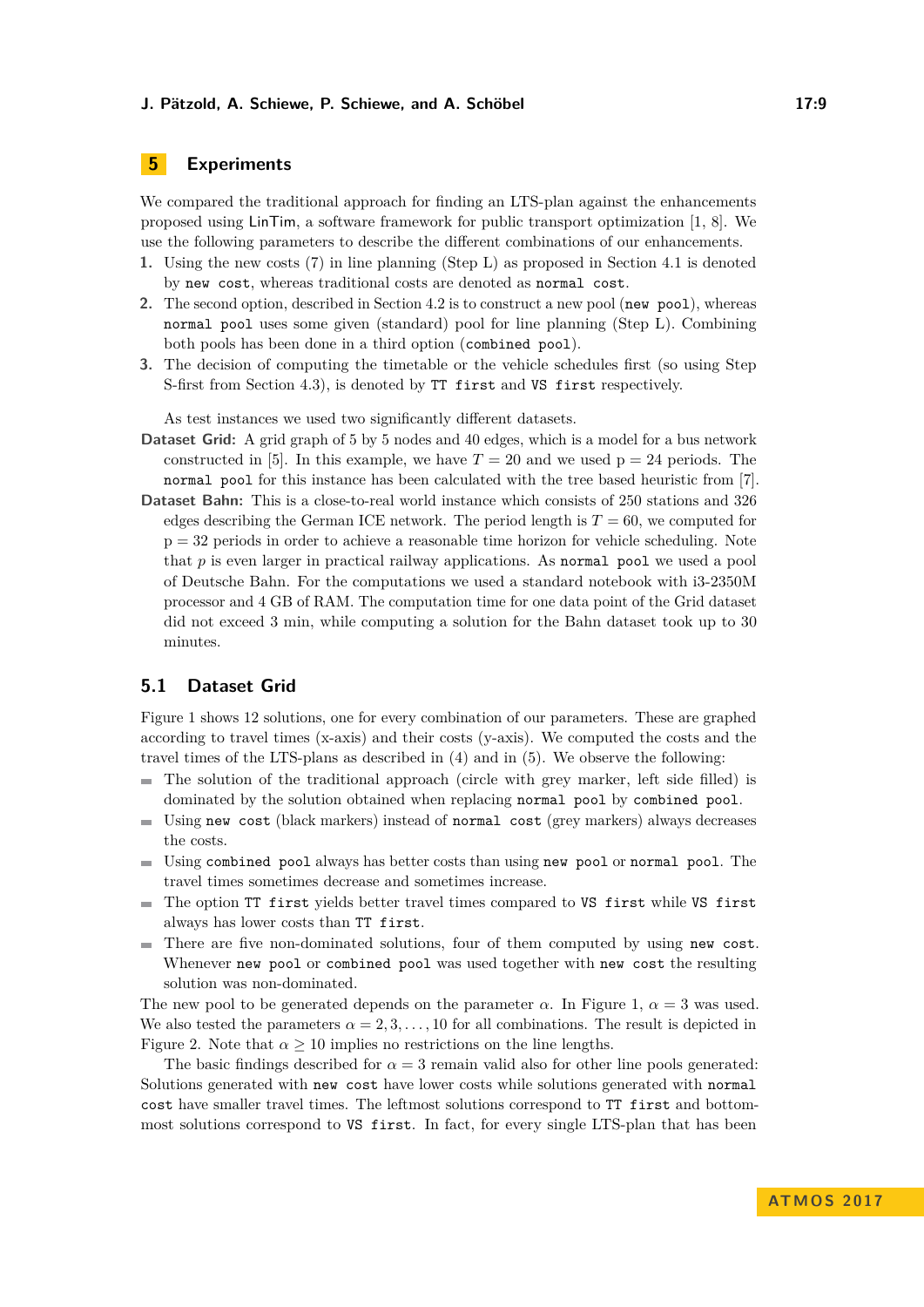<span id="page-9-0"></span>

**Figure 1** Different combinations of look-ahead steps.

<span id="page-9-1"></span>

**Figure 2** Different combinations of look-ahead steps and different choices for *α*.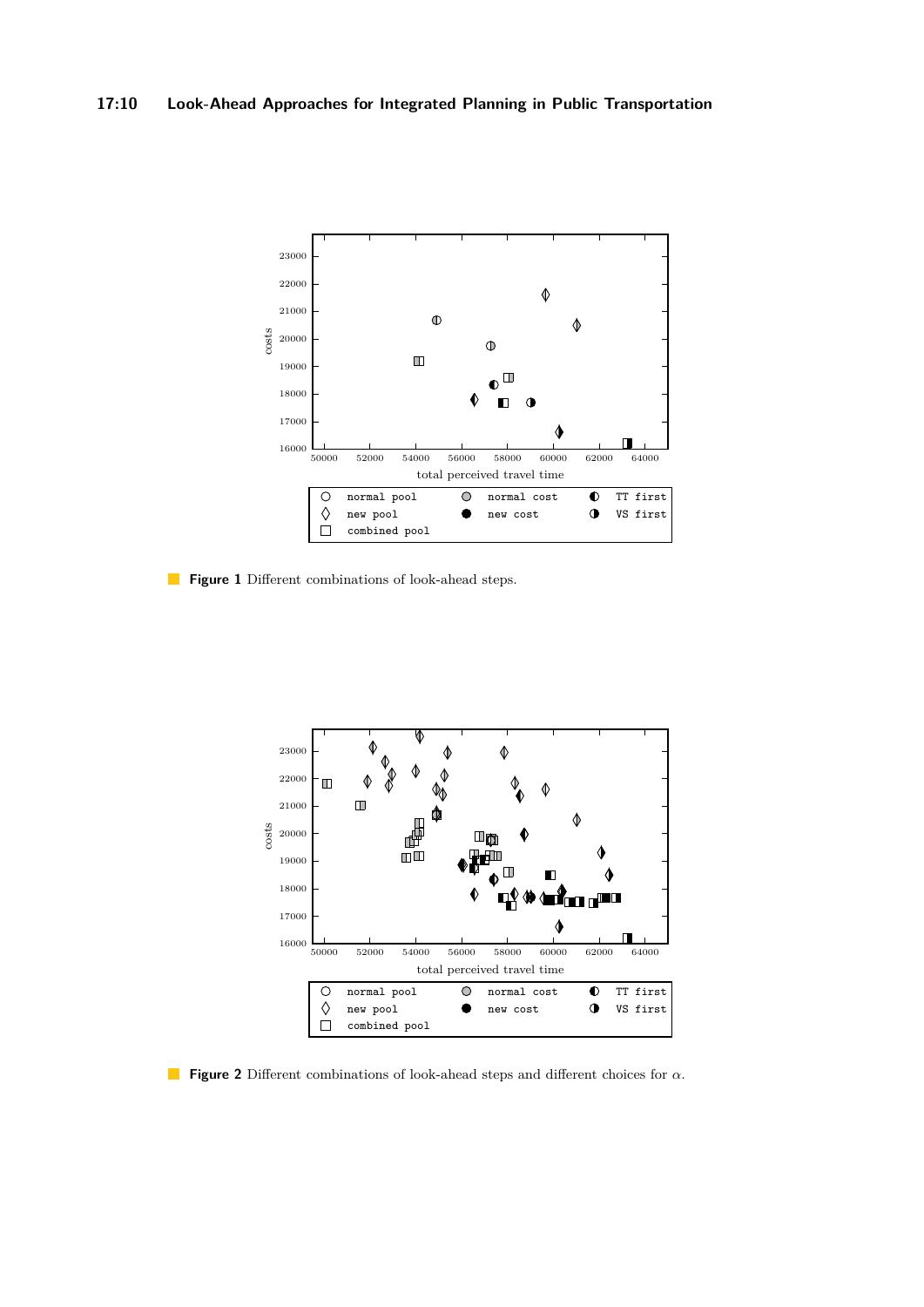computed, VS first yielded a cheaper solution than TT first while the latter resulted in a solution with smaller travel time than VS first. Finally, none of the solutions computed by using normal pool is non-dominated; the Pareto front (i.e., the non-dominated solutions) consists mostly of squares, i.e., solutions generated with combined pool. Nevertheless, we see that the quality of the solution obtained depends significantly on the choice of the parameter  $\alpha$ . This is investigated in Figure [3.](#page-11-0)

First of all, we again see that for every fixed  $\alpha$  new cost yields better solutions than normal cost and that the combined pool always yields lower costs than new pool. If all three look-ahead enhancements new cost, combined pool and VS first are applied, there is a trend of increasing costs once  $\alpha$  increases, corresponding to the conjecture that cheap LTS-plans can be found by a small choice of  $\alpha$ . For  $\alpha = 0$  and  $\alpha = 1$  the restrictions on the line length implied by equation [8](#page-7-0) is in this example of a grid graph so strict that no feasible solution is possible.

# **5.2 Dataset Bahn**

Applying the implemented enhancements to Bahn with the parameter choice  $\alpha = 10$  (Note that  $\alpha = 3$  for  $T = 20$  in dataset Grid is similar to  $\alpha = 10$  for  $T = 60$  in dataset Bahn.) yields the results depicted in Figure [4.](#page-11-1)

The remarkable thing observable in this scenario is that new and combined pool lead to drastically vehicle cost reductions of more than 40%, whereas the travel time increases by up to 20%. Next to the fact of combined pool leading to better costs also the behaviour of TT first against VS first remains similar to the Grid instance. One can see that VS first saves costs between 1 and 5% and TT first decreases the travel time by 1 to 3%. Since the size of the generated line pool had to be chosen small in comparison to the instance size (because of runtime and memory limitations), also the number of feasible line concepts is comparable small. Therefore, this example did not show any impact of using normal or new cost to the vehicle scheduling costs.

# **6 Relation to the Eigenmodel**

In [\[22\]](#page-13-2), it is proposed to use different paths through the Eigenmodel (depicted in Figure [5](#page-14-0) in the appendix) when optimizing an LTS-plan. In this model, the traditional approach (normal cost, normal pool, TT first) has been depicted as the blue path starting with line planning, then finding a timetable and finally a vehicle schedule. In this paper we compared this traditional approach to two other paths:

- The approach (normal cost, normal pool, VS first) corresponds to the red path in which first a line planning step is performed, then vehicle schedules are determined and finally a timetable. We have seen that this approach leads to significantly better costs but to a higher travel time.
- The approach (new cost, new pool, VS first) can be interpreted as the green path in which we start with vehicle scheduling (by generating a line pool with small  $\alpha$  only containing lines with low vehicle scheduling costs), choose a line plan out of this pool and finally determine a timetable which respects the preferred vehicle schedules. In Figure [1](#page-9-0) we see that this approach generated the solution with lowest costs. Neglegting the tiny difference between normal and new cost this also holds for the Bahn instance.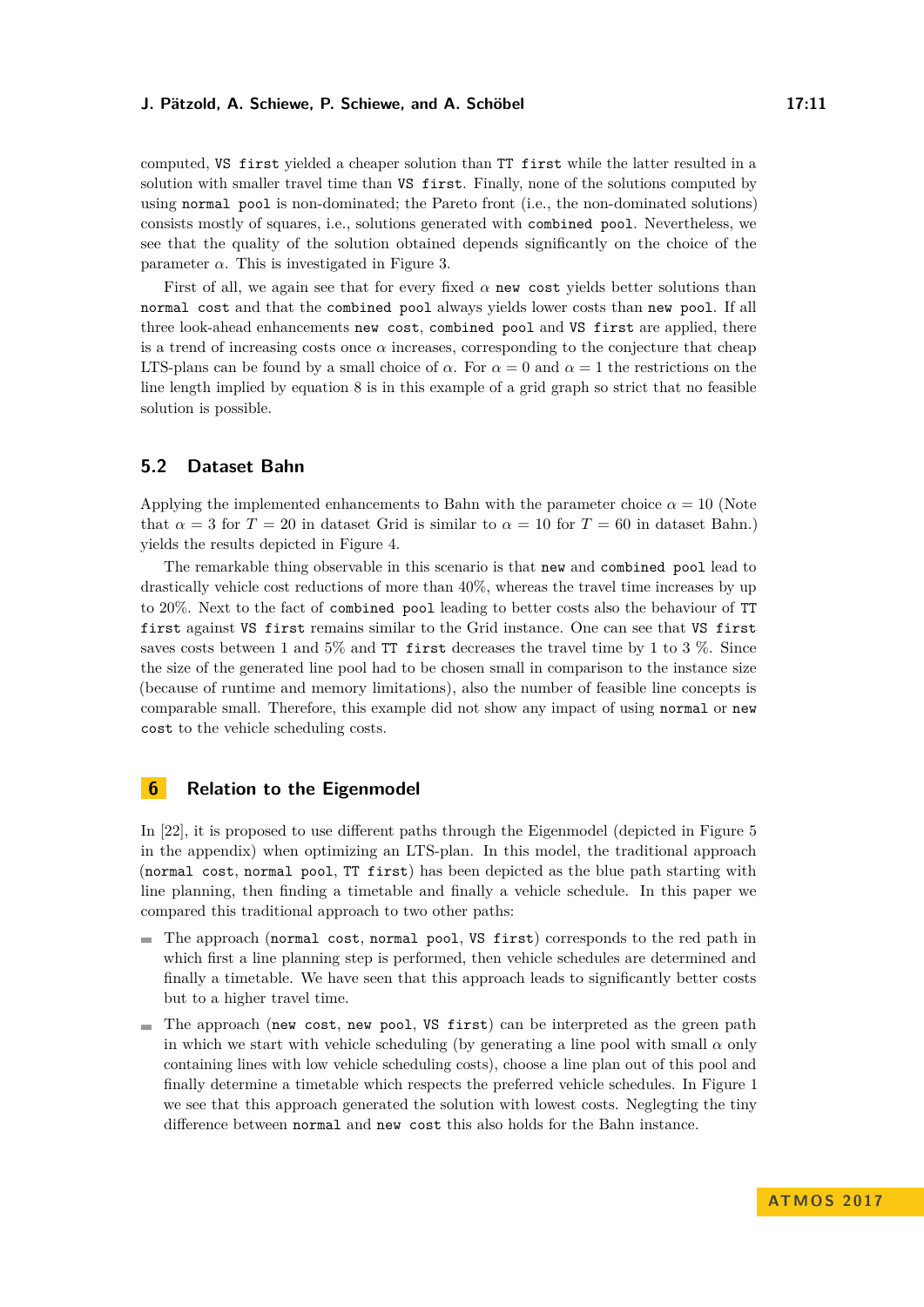<span id="page-11-0"></span>

**Figure 3** Impact of choice for *α*.

<span id="page-11-1"></span>

**Figure 4** Different combinations of look-ahead steps.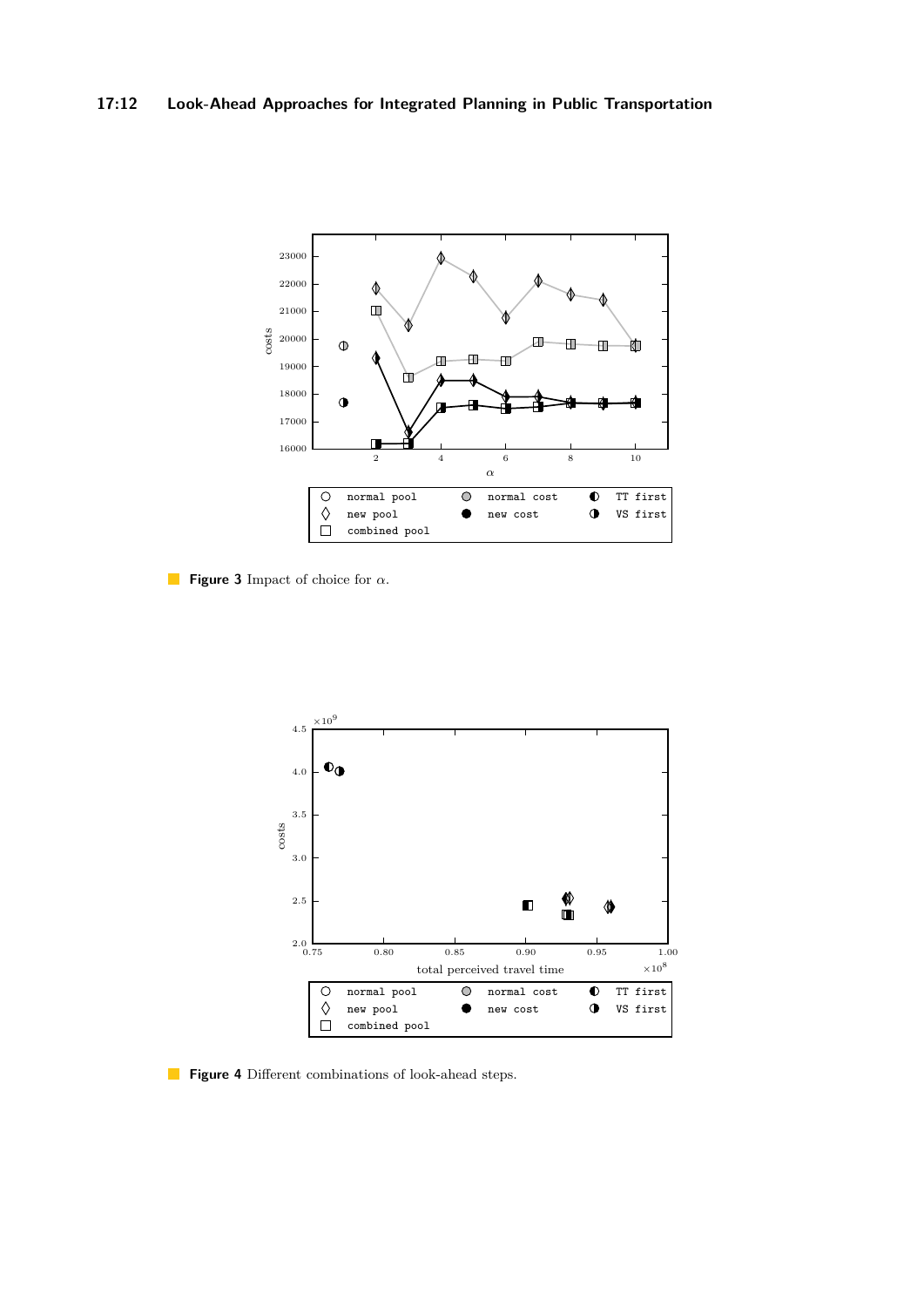# **7 Outlook and further research**

Summarizing our experiments, all three look-ahead enhancements lead in the majority of cases to a cheaper LTS-plan. Even choosing only one of the approaches will most likely lead to this goal. It is remarkable that the implementation of the proposed algorithmic ideas even performs very well on the Bahn dataset, that has the size and structure of a real world instance. Since exact approaches are far away from solving data sets of this size, the look-ahead heuristic proves itself useful for revealing the strength of considering integrated public transportation optimization.

The presented look-ahead approaches are designed to find a cost-optimized LTS-plan. One could also try to find heuristic approaches focussing on finding a passenger-convenient LTS-plan. A possible step towards this direction would be to choose a different line planning procedure, in order to optimize not with respect to the costs, but for example with respect to the number of direct travelers in the network.

Further research could also be carried out regarding exact approaches of integrated public transportation planning. It would be interesting to investigate different ways of decomposing the integrated problem, in particular, if also routing decisions are included. First results are under research, see [\[13\]](#page-13-12).

#### **References**

- <span id="page-12-8"></span>**1** S. Albert, J. Pätzold, A. Schiewe, P. Schiewe, and A. Schöbel. LinTim – Integrated Optimization in Public Transportation. Homepage. see [http://lintim.math.uni-goettingen.](http://lintim.math.uni-goettingen.de/) [de/](http://lintim.math.uni-goettingen.de/).
- <span id="page-12-6"></span>**2** R. Borndörfer, M. Grötschel, and M. Pfetsch. A Column-Generation Approach to Line Planning in Public Transport. *Transportation Science*, 41:123–132, 2007.
- <span id="page-12-4"></span>**3** R. Borndörfer, H. Hoppmann, and M. Karbstein. Passenger routing for periodic timetable optimization. *Public Transport*, 2016. [doi:10.1007/s12469-016-0132-0](http://dx.doi.org/10.1007/s12469-016-0132-0).
- <span id="page-12-2"></span>**4** S. Bunte and N. Kliewer. An overview on vehicle scheduling models. *Public Transport*, 1(4):299–317, 2009.
- <span id="page-12-10"></span>**5** M. Friedrich, M. Hartl, A. Schiewe, and A. Schöbel. Angebotsplanung im öffentlichen Verkehr – planerische und algorithmische Lösungen. In *Heureka'17*, 2017.
- <span id="page-12-5"></span>**6** P. Gattermann, P. Großmann, K. Nachtigall, and A. Schöbel. Integrating Passengers' Routes in Periodic Timetabling: A SAT approach. In Marc Goerigk and Renato Werneck, editors, *16th Workshop on Algorithmic Approaches for Transportation Modelling, Optimization, and Systems (ATMOS 2016)*, volume 54 of *OpenAccess Series in Informatics (OASIcs)*, pages 1–15, Dagstuhl, Germany, 2016. Schloss Dagstuhl – Leibniz-Zentrum für Informatik. [doi:10.4230/OASIcs.ATMOS.2016.3](http://dx.doi.org/10.4230/OASIcs.ATMOS.2016.3).
- <span id="page-12-0"></span>**7** P. Gattermann, J. Harbering, and A. Schöbel. Line pool generation. *Public Transport*,  $9(1):7-32, 2017.$  [doi:10.1007/s12469-016-0127-x](http://dx.doi.org/10.1007/s12469-016-0127-x).
- <span id="page-12-9"></span>**8** M. Goerigk, M. Schachtebeck, and A. Schöbel. Evaluating Line Concepts using Travel Times and Robustness: Simulations with the LinTim toolbox. *Public Transport*, 5(3), 2013.
- <span id="page-12-7"></span>**9** M. Goerigk and A. Schöbel. Improving the modulo simplex algorithm for large-scale periodic timetabling. *Computers and Operations Research*, 40(5):1363–1370, 2013.
- <span id="page-12-1"></span>**10** S. Harrod. A tutorial on fundamental model structures for railway timetable optimization. *Surveys in Operations Research and Management Science*, 17:85–96, 2012.
- <span id="page-12-3"></span>**11** C. Liebchen. *Periodic Timetable Optimization in Public Transport*. dissertation.de – Verlag im Internet, Berlin, 2006.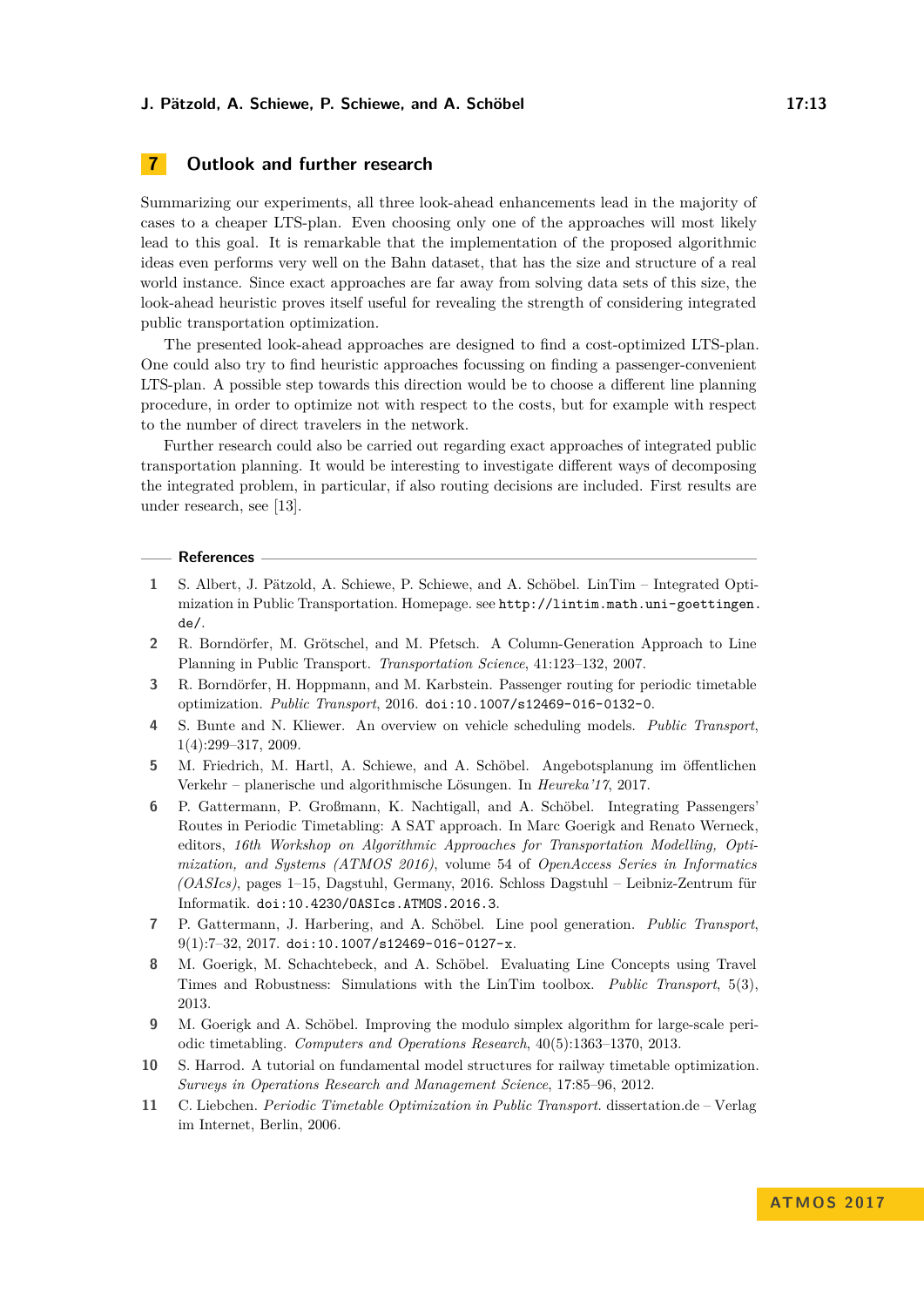#### **17:14 Look-Ahead Approaches for Integrated Planning in Public Transportation**

- <span id="page-13-3"></span>**12** C. Liebchen and R. Möhring. The Modeling Power of the Periodic Event Scheduling Problem: Railway Timetables – and Beyond. In *Proceedings of 9th meeting on Computer-Aided Scheduling of Public Transport (CASPT 2004)*. Springer, 2004.
- <span id="page-13-12"></span>**13** M. Lübbecke, C. Puchert, P. Schiewe, and A. Schöbel. Detecting structures in network models of integrated traffic planning. Presentation at the Clausthal-Göttingen International Workshop on Simulation Science.
- <span id="page-13-4"></span>**14** K. Nachtigall. *Periodic Network Optimization and Fixed Interval Timetables*. PhD thesis, University of Hildesheim, 1998.
- <span id="page-13-9"></span>**15** K. Nachtigall and J. Opitz. Solving Periodic Timetable Optimisation Problems by Modulo Simplex Calculations. In *Proc. ATMOS*, 2008.
- <span id="page-13-10"></span>**16** J. Pätzold and A. Schöbel. A Matching Approach for Periodic Timetabling. In Marc Goerigk and Renato Werneck, editors, *16th Workshop on Algorithmic Approaches for Transportation Modelling, Optimization, and Systems (ATMOS 2016)*, volume 54 of *OpenAccess Series in Informatics (OASIcs)*, pages 1–15, Dagstuhl, Germany, 2016. Schloss Dagstuhl – Leibniz-Zentrum für Informatik. [doi:10.4230/OASIcs.ATMOS.2016.1](http://dx.doi.org/10.4230/OASIcs.ATMOS.2016.1).
- <span id="page-13-5"></span>**17** L. Peeters. *Cyclic Railway Timetabling Optimization*. PhD thesis, ERIM, Rotterdam School of Management, 2003.
- <span id="page-13-6"></span>**18** L. Peeters and L. Kroon. A Cycle Based Optimization Model for the Cyclic Railway Timetabling Problem. In S. Voß and J. Daduna, editors, *Computer-Aided Transit Scheduling*, volume 505 of *Lecture Notes in Economics and Mathematical systems*, pages 275–296. Springer, 2001.
- <span id="page-13-7"></span>**19** M. Schmidt. *Integrating Routing Decisions in Public Transportation Problems*, volume 89 of *Optimization and Its Applications*. Springer, 2014.
- <span id="page-13-8"></span>**20** M. Schmidt and A. Schöbel. Timetabling with passenger routing. *OR Spectrum*, 37:75–97, 2015.
- <span id="page-13-0"></span>**21** A. Schöbel. Line planning in public transportation: models and methods. *OR Spectrum*, 34(3):491–510, 2012.
- <span id="page-13-2"></span>**22** A. Schöbel. An Eigenmodel for Iterative Line Planning, Timetabling and Vehicle Scheduling in Public Transportation. *Transportation Research C*, 74:348–365, 2017. [doi:10.1016/j.](http://dx.doi.org/10.1016/j.trc.2016.11.018) [trc.2016.11.018](http://dx.doi.org/10.1016/j.trc.2016.11.018).
- <span id="page-13-1"></span>**23** P. Serafini and W. Ukovich. A mathematical model for periodic scheduling problems. *SIAM Journal on Discrete Mathematic*, 2:550–581, 1989.

# **A Appendix**

The following example shows that it is unlikely to find a better vehicle schedule in Step S.

<span id="page-13-11"></span>**Example 1.** Consider two lines  $l_1$  and  $l_2$  such that line  $l_1$  ends at the station that  $l_2$  starts at as shown in Figure [6.](#page-14-1)

Let the duration of the lines be  $dur_{l_1} = \frac{T}{2} + \epsilon$  and  $dur_{l_2} = \frac{T}{2} - \epsilon$  such that  $dur_{l_1} + dur_{l_2} = T$ . Then using S-first with  $L_{\text{min}} = 0$  we will need two vehicles vehicles to serve line  $l_1$  and an additional vehicle to serve line *l*2, as the following computation shows. The corresponding vehicle schedule can be seen in Figure [7.](#page-14-2)

$$
\left\lceil \frac{2 \cdot (\frac{T}{2} + \epsilon)}{T} \right\rceil = \left\lceil \frac{T + 2 \cdot \epsilon}{T} \right\rceil = 2
$$

$$
\left\lceil \frac{2 \cdot (\frac{T}{2} - \epsilon)}{T} \right\rceil = \left\lceil \frac{T - 2 \cdot \epsilon}{T} \right\rceil = 1
$$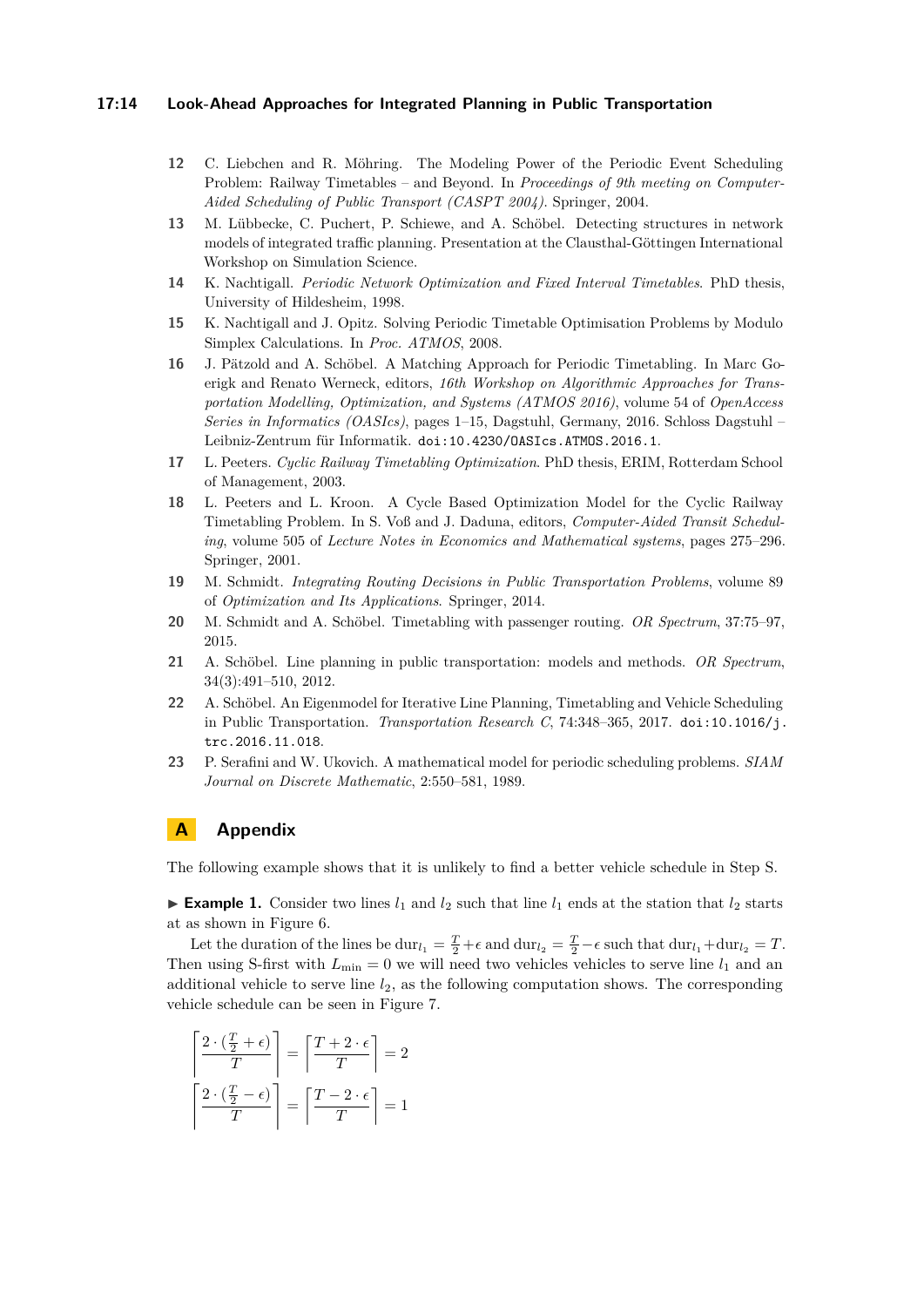<span id="page-14-0"></span>

**Figure 5** The paths investigated in the Eigenmodel.

<span id="page-14-1"></span>

**Figure 6** Lines overlapping at station *u*.

<span id="page-14-2"></span>

**Figure 7** Vehicle schedule derived by S-first.